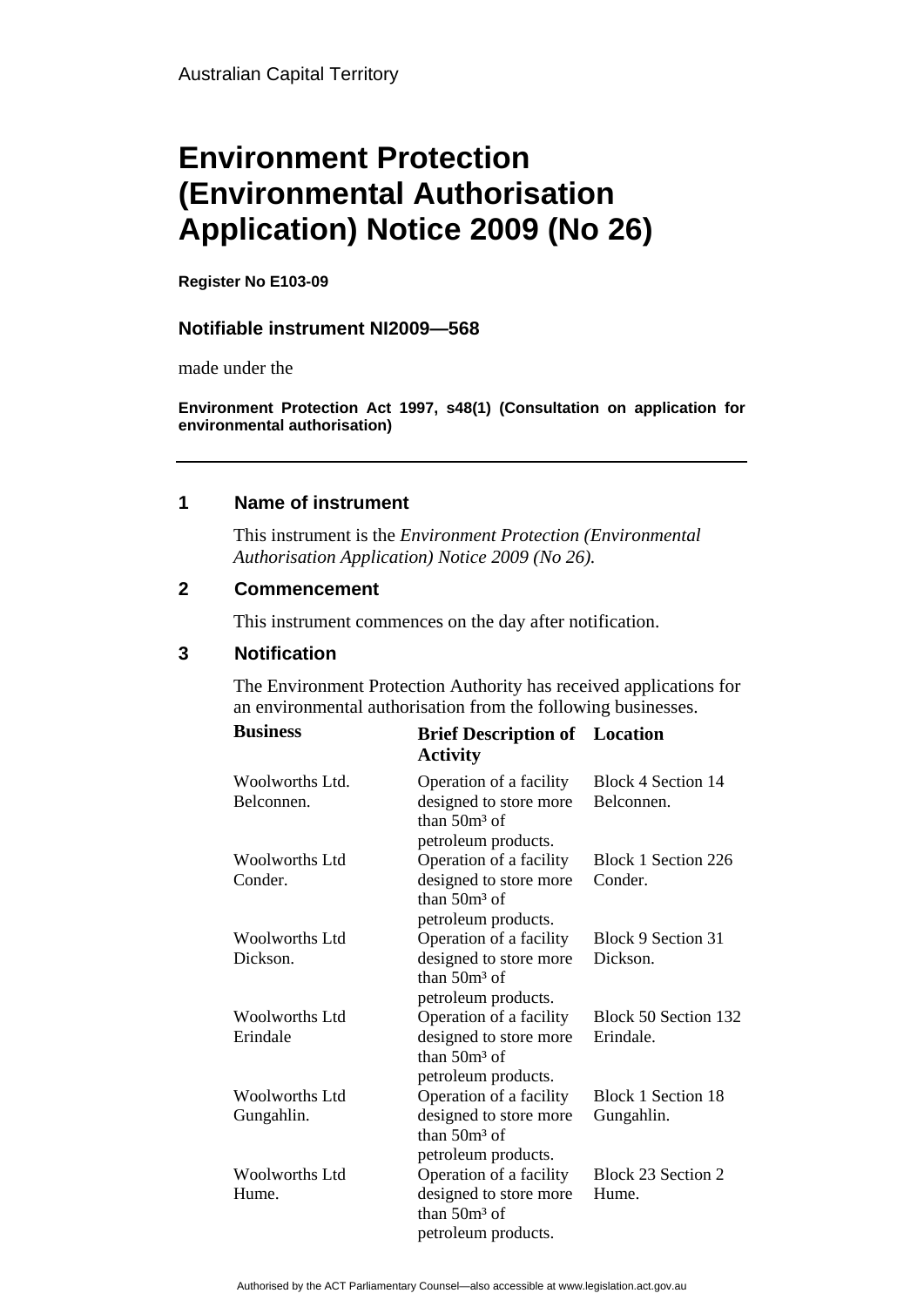| <b>Woolworths Ltd</b><br>Mawson.                  | Operation of a facility<br>designed to store more<br>than $50m3$ of                                                         | Block 23 Section 47<br>Mawson.                                |
|---------------------------------------------------|-----------------------------------------------------------------------------------------------------------------------------|---------------------------------------------------------------|
| <b>Woolworths Ltd</b><br>Tuggeranong.             | petroleum products.<br>Operation of a facility<br>designed to store more<br>than $50m3$ of                                  | <b>Block 1320</b><br>Tuggeranong.                             |
| Coles Express Braddon.                            | petroleum products.<br>Operation of a facility<br>designed to store more<br>than $50m3$ of                                  | <b>Block 1 Section 20</b><br>Braddon.                         |
| Coles Express Deakin.                             | petroleum products.<br>Operation of a facility<br>designed to store more<br>than $50m^3$ of                                 | <b>Block 7 Section 12</b><br>Deakin.                          |
| Coles Express Griffith.                           | petroleum products.<br>Operation of a facility<br>designed to store more<br>than $50m^3$ of                                 | <b>Block 1 Section 40</b><br>Griffith.                        |
| Coles Express Curtin.                             | petroleum products.<br>Operation of a facility<br>designed to store more<br>than $50m^3$ of                                 | Block 1 Section 63<br>Curtin.                                 |
| Coles Express<br>Fyshwick.                        | petroleum products.<br>Operation of a facility<br>designed to store more<br>than 50m <sup>3</sup> of                        | Block 34 Section 27<br>Fyshwick.                              |
| Coles Express Phillip.                            | petroleum products.<br>Operation of a facility<br>designed to store more<br>than 50m <sup>3</sup> of                        | Block 19 Section 25<br>Phillip.                               |
| Coles Express Hawker.                             | petroleum products.<br>Operation of a facility<br>designed to store more<br>than 50m <sup>3</sup> of                        | <b>Block 3 Section 34</b><br>Hawker.                          |
| <b>Coles Express</b><br>Wanniassa                 | petroleum products.<br>Operation of a facility<br>designed to store more<br>than $50m3$ of                                  | Block 6 Section 204<br>Wanniassa.                             |
| Coles Express<br>Charnwood.                       | petroleum products.<br>Operation of a facility<br>designed to store more<br>than $50m3$ of                                  | <b>Block 1 Section 95</b><br>Charnwood.                       |
| <b>Coles Express</b><br>Tuggeranong.              | petroleum products.<br>Operation of a facility<br>designed to store more<br>than 50m <sup>3</sup> of                        | Block 6 Section 7<br>Tuggeranong.                             |
| Coles Express Mitchell.                           | petroleum products.<br>Operation of a facility<br>designed to store more<br>than 50m <sup>3</sup> of                        | Block 4 Section 72<br>Lyneham.                                |
| Coles Express Dickson.                            | petroleum products.<br>Operation of a facility<br>designed to store more<br>than 50m <sup>3</sup> of                        | Block 2 Section 32<br>Dickson.                                |
| Coles Express<br><b>Belconnen</b> Town<br>Centre. | petroleum products.<br>Operation of a facility<br>designed to store more<br>than 50m <sup>3</sup> of<br>petroleum products. | <b>Block 2 Section 24</b><br><b>Belconnen Town</b><br>Centre. |